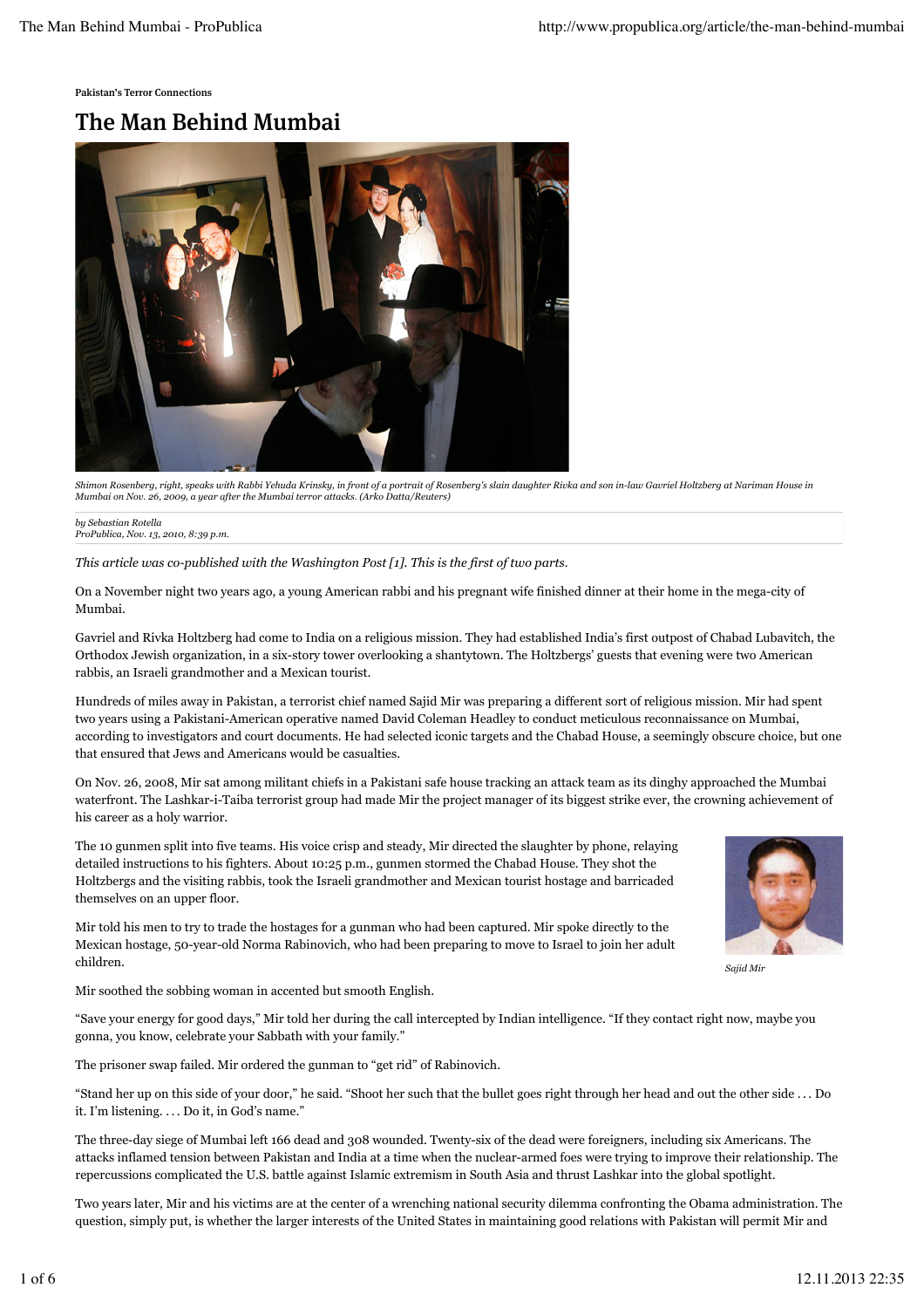other suspects to get away with one of the most devastating terrorist attacks in recent history.

As President Obama's recent trip to India made clear, the Mumbai attack remains a pivotal and delicate issue in relations among the United States, India and Pakistan. Despite the diplomatic sensitivities, administration officials say they are pursuing those responsible.

"The U.S. government is completely determined to see justice done in the case," said a senior U.S. counterterrorism official who spoke on the condition of anonymity because of pending prosecutions. "Sometimes it takes time."

For five months, ProPublica has examined the investigation of the attacks and previous cases documenting the rise of Lashkar. This account is based on interviews with more than two dozen law enforcement, intelligence and diplomatic officials from the United States, India, Pakistan, France, Britain, Australia and Israel, including front-line investigators. ProPublica also interviewed associates and relatives of suspects and victims who had not discussed the case with journalists and reviewed foreign and U.S. case files, some of them previously undisclosed.

These documents and interviews paint the fullest portrait yet of the mysterious Mir, whose global trail traces Lashkar's evolution. His name has surfaced in investigations on four continents, his web reaching as far as suburban Virginia. Fleeting glimpses of him appear in case files and communications intercepts. A French court even convicted him in absentia in 2007. But he remains free and dangerous, according to U.S. and Indian officials.

ProPublica's investigation leads to another disturbing revelation: Despite isolated voices of concern, for years the U.S. intelligence community was slow to focus on Lashkar and detect the extent of its determination to strike Western targets. Some officials admit that counterterrorism agencies grasped the dimensions of the threat only after the Mumbai attacks.

The FBI investigation into the killings of the Americans has focused on a half-dozen accused masterminds who are still at large: Mir, top Lashkar chiefs and a man thought to be a major in Pakistan's Inter-Services Intelligence Directorate (ISI). U.S. officials say Washington has urged Islamabad to arrest the suspects.

"We put consistent pressure on the Pakistanis to deal with Lashkar and do so at the highest levels," said the senior U.S. counterterrorism official. "There has been no lack of clarity in our message."

But U.S. officials acknowledge that the response has been insufficient. The effort to bring to justice the masterminds — under a U.S. law that makes terrorist attacks against Americans overseas a crime — faces obstacles. A U.S. prosecution could implicate Pakistani military chiefs who, at minimum, have allowed Lashkar to operate freely. U.S. pressure on Pakistan to confront both the military and Lashkar could damage counterterrorism efforts.

"It's a balancing act," a high-ranking U.S. law enforcement official said. "We can only push so far. It's very political. Sajid Mir is too powerful for them to go after. Too well-connected. We need the Pakistanis to go after the Taliban and al-Qaeda."

Pakistani officials said they had no information on Mir. They denied allegations that the powerful ISI supports Lashkar.

"Allegations of ISI's cadres operating in connivance with the militants . . . are based on malicious intent," said a senior Pakistani official who spoke on the condition of anonymity because of the issue's sensitivity. ISI "remains top-to-bottom transparent and rests under the complete control of the civilian government . . . There is no question that the government thinks that all militants are enemies of the state."

A year ago, Pakistan charged Lashkar's military chief and six less-influential suspects in the Mumbai attacks. But the trial soon stalled over legal complications and conflict with India, raising fears among U.S. and Indian officials that the prosecution will collapse in a court system that rarely convicts accused extremists.

The U.S. investigation turned up 320 potential targets abroad — only 20 of them in India — including U.S., British and Indian embassies, government buildings, tourist sites and global financial centers, officials say.

"There should have been a recognition that Lashkar had the desire and the potential to attack the West and that we needed to get up to speed on this group," said Charles Faddis, a retired CIA chief of counterterrorist operations in South Asia and other hot spots. "It was a mistake to dismiss it as just a threat to India."



*Jean-Louis Bruguiere (Karen Bleier/AFP/Getty Images)*

Today, Mir personifies Lashkar's evolving danger. The group's longtime ties to the security forces have made it more professional and potentially more menacing than al-Qaeda.

"Lashkar is not just a tool of the ISI, but an ally of al-Qaeda that participates in its global jihad," said Jean-Louis Bruguiere, a French judge who investigated Mir. "Today Pakistan is the heart of the terrorist threat. And it may be too late to do anything about it."

#### **Lashkar's beginnings**

For more than a decade, Sajid Mir has operated in a blurred underworld of spies, soldiers and terrorists.

An Interpol notice last month seeking his arrest illustrates confusion about basic facts of his life. The Indian warrant identifies him as Sajid Majid, not Mir, with a birthdate of Jan. 1, 1978, which would make him 32. But most

investigators think he is older — in his mid- to late 30s. They still call him Sajid Mir, saying Majid may be his true name or one of several aliases.

Mir was born in Lahore, Pakistan's second-largest city and cultural capital. His family may have owned a manufacturing business, according to court testimony.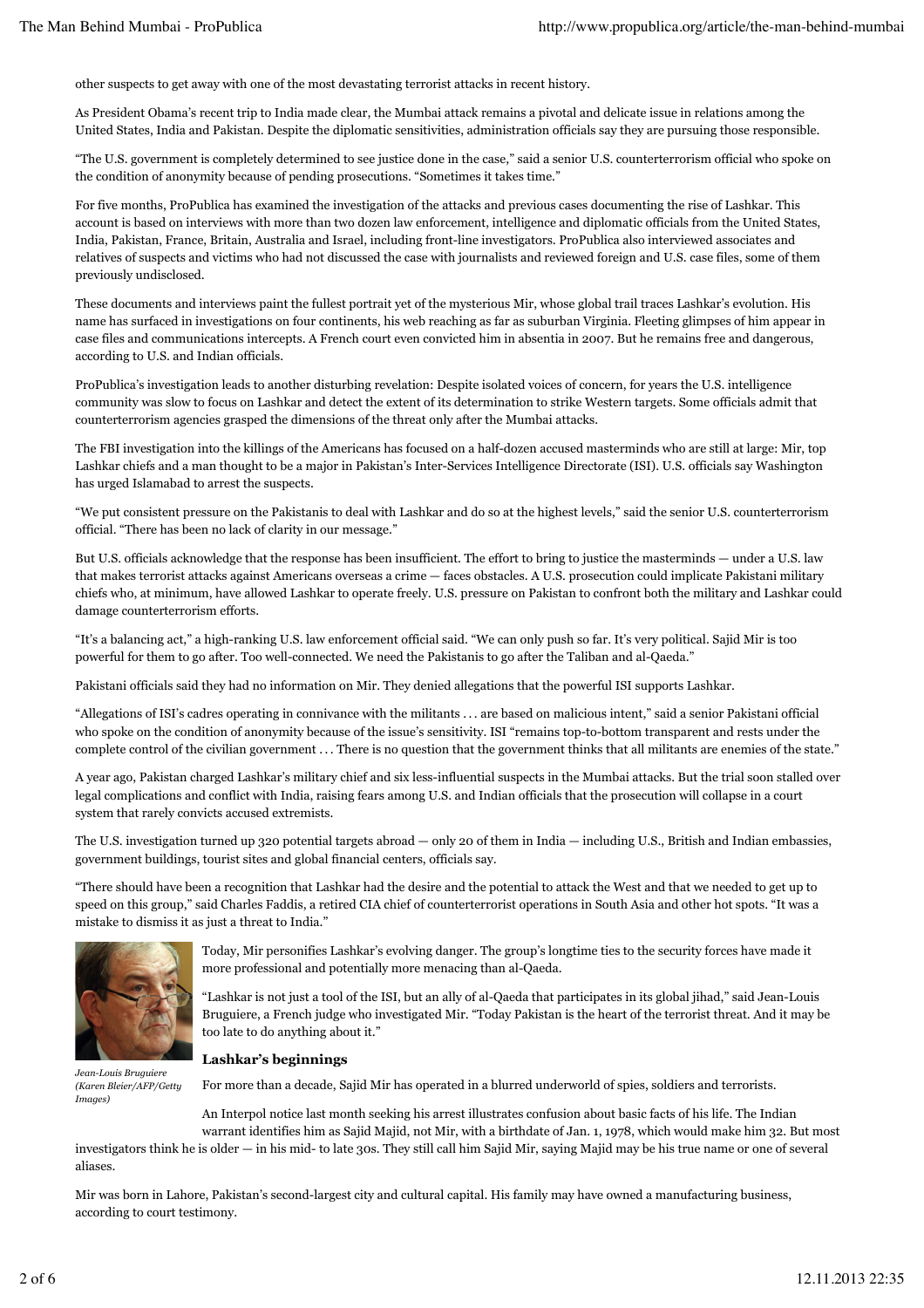Mir was a teenager when a professor named Hafiz Saeed created Lashkar-i-Taiba (the Army of the Pure) in the late 1980s with Abdullah Azzam, a Palestinian Islamist. Azzam had another claim to fame: He was an ideological mentor of Osama bin Laden and helped him found the organization that was the forerunner of al-Qaeda.

Lashkar joined the fight against the Soviets in Afghanistan supported by the United States and Pakistan. Soon, Pakistani strategists built Lashkar into a proxy army against India in the disputed territory of Kashmir. The group won vast support with its mix of extremism and nationalism and its array of schools, hospitals and social programs, especially in the Punjab, Mir's home region. Indians called Lashkar "the government mujaheddin."



*Hafiz Mohammad Saeed, founder and head of the militant group Lashkare-Taiba (Saeed Khan/AFP /Getty Images)*

Mir joined Lashkar when he was about 16, investigators say. Some senior U.S., British and French anti-terrorism officials say he also spent time in the military, although that remains murky. For years, it was common for the Pakistani military to detail officers to Lashkar, according to investigators and court testimony.

Mir went into Lashkar's international operations wing, which embraced global jihad in the 1990s. Lashkar militants joined wars in Afghanistan, Bosnia and Chechnya and built global recruitment and financing networks. Those activities and Lashkar's anti-American and anti-Jewish propaganda showed an increasingly internationalist bent, according to U.S. congressional testimony and Pakistani and Western officials.

Yet the U.S. intelligence community still viewed the group as a regional player focused on India and Kashmir. Rep. Gary L. Ackerman (D-N.Y.), chairman of the House Foreign Affairs Subcommittee on the Middle East and South Asia, said he tried and failed to get Lashkar designated as a terrorist organization in the late 1990s.

"I said it had a huge potential for damage," Ackerman recalled. "People were not paying attention."

Lashkar trained tens of thousands of holy warriors. It was easier to join than al-Qaeda, operating openly from storefront offices across Pakistan. Some foreign Lashkar trainees went on to join al-Qaeda, and several led al-Qaeda plots against New York and London.

Mir became a deputy to the director of Lashkar's foreign operations unit. He had direct access to Zaki-ur-Rehman Lakhvi, Lashkar's military chief, and ties to al-Qaeda in neighboring Afghanistan, according to a French investigation. After the Sept. 11 attacks, Mir began grooming foreign volunteers who had come to Pakistan to wage war on the West.

## **The Class of 2001**



*Willie Brigitte (Benoit Peyrucq/AFP/Getty Images)*

Willie Brigitte became one of Mir's favorites. Born in Guadeloupe and radicalized in Paris, the Afro-Caribbean convert was dour, burly and nearsighted behind round-rimmed glasses. Fellow trainees called him "the Grouchy Frenchman."

Brigitte was part of an al-Qaeda connected group of militants in Europe involved in numerous plots. In September 2001, he set off for Pakistan hoping to reach the Afghan battleground.

Brigitte made his way to Lashkar headquarters in Muridke outside Lahore. The complex featured a mosque, a university, dormitories and houses for leaders. Brigitte briefly studied Arabic and the Koran and met Mir, the coordinator of foreign recruits, who carried himself like a rising star.

"He was in fact an important personage," Brigitte testified later in France. "He was a man of about 30, very cordial and pleasant, with whom I had a good relationship."

Of medium build, Mir had a dark complexion, black hair and a thick beard. He spoke English, Urdu, Hindi and Arabic. His nicknames were Abu Bara (Father of Bara), Uncle Bill and Sajid Bill. A Makarov pistol on his hip, he was accompanied by two bodyguards and a driver, according to Brigitte's testimony.

Mir's recruits included four militants from the Virginia suburbs. They were part of a multiethnic crew of college graduates, U.S. Army veterans and gun enthusiasts whose spiritual leader was Ali Al-Timimi, an Iraqi-American imam based in Falls Church.

Galvanized by the Sept. 11 attacks, the men quit their jobs and traveled to Pakistan to train with Lashkar. Another Virginia militant who had already trained in Pakistan called a Lashkar contact from the parking lot of a 7-Eleven to arrange the trip, according to federal court testimony of Yong-Ki Kwon, a Korean-American convert to Islam.

"It didn't matter why the war was going to happen," testified Kwon, a Virginia Tech graduate who had worked at Sprint. "The only thing that mattered is that our brothers and sisters in Afghanistan needs [sic] help against imminent attack."

The Virginia jihadis joined up in Lahore at a Lashkar office decorated with posters depicting the U.S. Capitol in flames and the slogan: "Yesterday we saw Russia disintegrate, then India, next we see America and Israel burning."

Mir soon cleared the volunteers to train for holy war.

# **The camps**

To reach Lashkar's mountain training complex, recruits drove overnight past checkpoints manned by Pakistani soldiers, according to court testimony.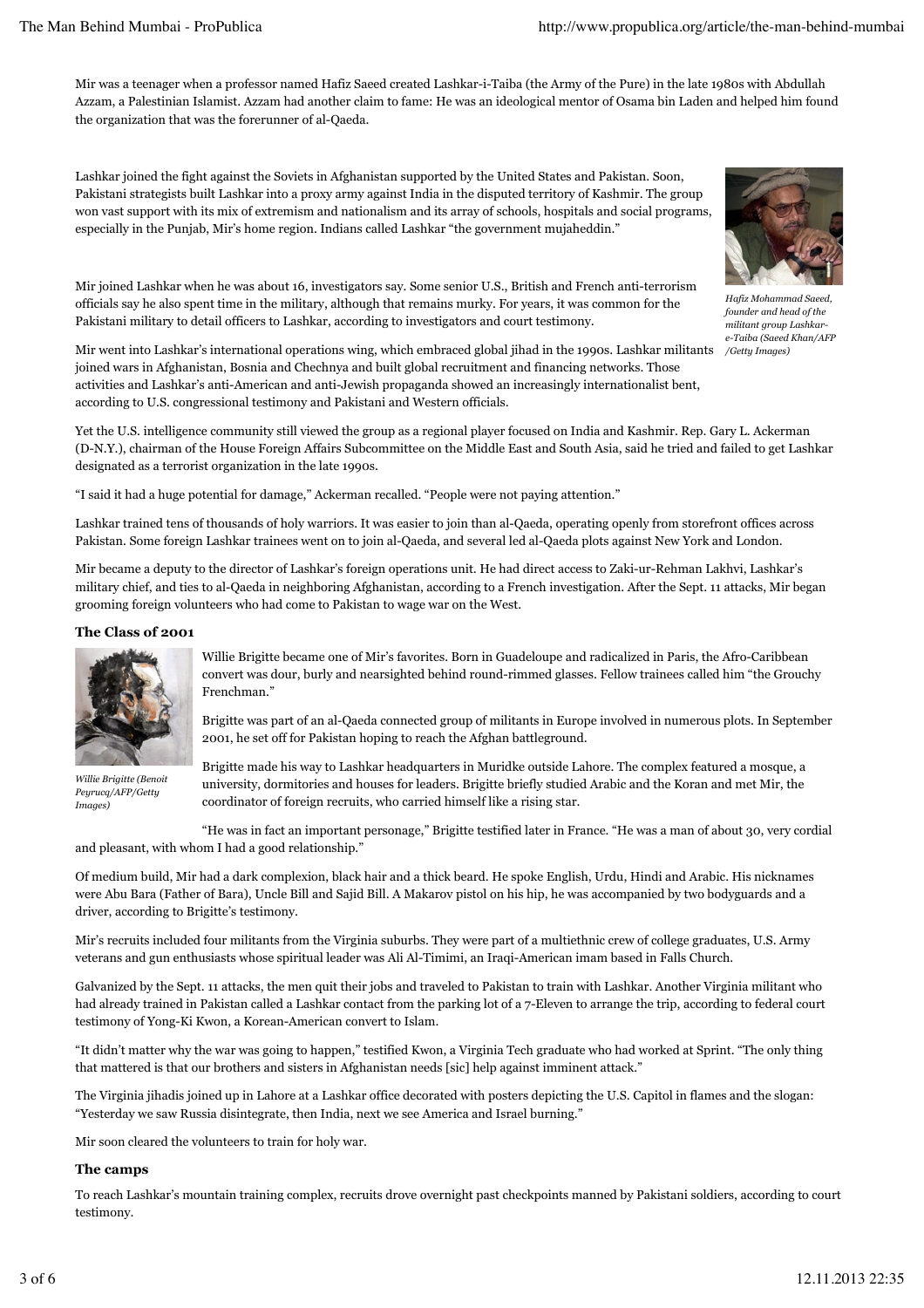"They were deferential to us and let us pass without difficulty," Brigitte said. "There was no search and no verification of our passports, which were in the hands of the Lashkar bosses."

From a base camp, the recruits hiked to an altitude of 4,000 feet for nine days of firearms instruction, then climbed another 4,000 feet to a camp that taught covert warfare. The Pakistani army supplied crates of weapons with filed-off serial numbers, Brigitte testified.

The mountains teemed with more than 3,000 trainees. Although Pakistanis dominated the ranks, there were Americans, Arabs, Australians, Azeris, Britons, Chechens, Filipinos, Kurds, Singaporeans, Turks and Uzbeks.

"It was very impressive every morning when we would gather and shout 'Allah Ouallah Akbar,' " Brigitte testified. "The setting was imposing because you could see the outline of the Himalayas."

The Frenchman bunked with the Virginia trainees in a mud hut. His zeal and endurance impressed his instructors, who led drills in English and Arabic. Over tea, Brigitte befriended several instructors, who told him they were Pakistani Army officers on special assignment.

"The close relations between the Pakistani Army and Lashkar were clear," Brigitte testified.

Brigitte became convinced that Mir was also in the Pakistani military. During Mir's visits to check on training progress, everyone from the camp chief to army sentries treated him like a superior, Brigitte said. It was clear to him that Mir was a military officer, he said.

"He never told me formally, but I understood it because of many details," Brigitte testified. "He was very respected by the instructors who were themselves members of the Pakistani Army but also at the checkpoints where he was well-known. . . . Nonetheless, I never knew what unit Sajid belonged to or what his rank was."

U.S. and French anti-terror officials say Mir became an army major, although he may not have reached that rank in 2001. He eventually left the military, although it is not clear when or why, officials say. And some investigators are not convinced that he served in the military.

But Bruguiere, the French judge, said the case showed "that Sajid Mir was a high-ranking officer in the Pakistani Army and apparently also was in the ISI."

Other cases similarly describe Pakistani security forces in the camps. A Briton who trained with Lashkar and was later convicted as the ringleader of a foiled 2004 plot against London by al-Qaeda testified that ISI officers screened and trained foreign recruits in Lashkar camps in 2000.

While Mir's men drilled in the mountains, a U.S-led military operation toppled the Taliban and al-Qaeda in Afghanistan. The CIA focused on the Lashkar camps in Pakistan as well, asking Pakistani intelligence to help find foreign militants who might pose a threat to the West, according to court testimony. On four occasions, instructors temporarily evacuated foreign trainees before joint U.S.-Pakistani camp inspections, Brigitte testified.

"The instructors were informed by the Pakistani army because they were part of the army," Brigitte testified. "About 15 Pakistanis conducted these inspections with an equal number of Americans. . . . We were told they were CIA officers who were searching for the presence of foreign jihadis."

The trainees trekked back down from a hiding place after the CIA teams left, Brigitte and Kwon testified.

#### **Talent-spotting**

In November 2001, Mir gave the trainees disappointing news: Their dreams of martyrdom had been crushed.

Mir said Lashkar would not send them to fight in Afghanistan, because the U.S. military operation was almost over and had closed the border to aspiring foreign fighters, according to the testimony of Kwon and Brigitte.

Mir approached a handful of militants about operations in the West. First, he invited two of the Virginia militants — Kwon and Masoud Khan, a tough Pakistani-American — to dinner in Lahore.

At the restaurant, Mir introduced them to a Lashkar chief who wore "tight Western clothes" and a "nice trim beard," Kwon testified. The chief jokingly called himself "the Disco Mujahid." He asked them to undertake missions in the United States entailing "a lot of propaganda, information-gathering and e-mailing," said Kwon, who declined the proposal.

Khan later told FBI agents that the Lashkar bosses asked him to conduct surveillance of an unnamed chemical plant in Maryland. The request shows that Lashkar was gathering intelligence on U.S. targets as early as 2001.

About two months later, Mir told Brigitte to return to France as the group's "sector chief" there. Mir ordered him to keep quiet if arrested.

"He absolutely did not want it known that I had trained at a Lashkar camp," Brigitte testified.

The handling of Brigitte — veiled threats, secretive communications — would later intensify the suspicions of French investigators that Mir had ties to Pakistani intelligence. Their indictment described Mir as Brigitte's "case officer."

"Brigitte was told: Go back and wait," said a former top French intelligence official. "That's what intelligence services do. Brigitte was a clandestine operative. . . . He obeyed orders. But I don't think he realized that he had become an agent of an intelligence service."

Around the time Brigitte left, a Pakistani-American arrived. His name at the time was Daood Gilani, but he would become known to the world as David Coleman Headley.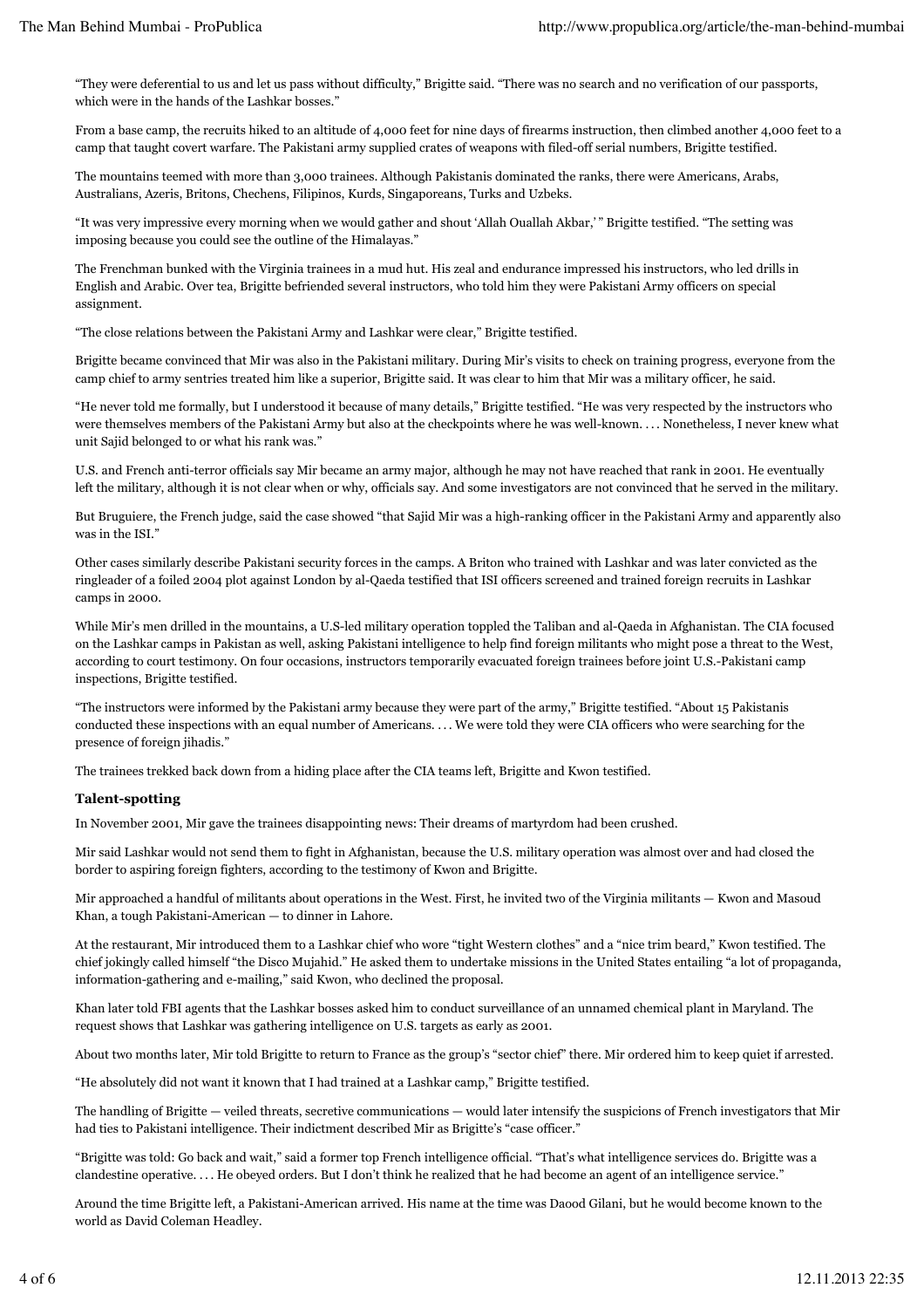Headley, now 50, differed from Mir's other proteges. He was older, a ladies' man, a globe-trotter. Born in Washington, he moved to Pakistan as an infant and attended a top military school. Returning to the United States at 17, he lived in Philadelphia and then New York and slid into heroin dealing. After a 1997 bust, he became a Drug Enforcement Administration informant, spying on drug traffickers in Pakistan.

Once casual about his Muslim faith, Headley radicalized in the late 1990s. U.S. officials say he was still a DEA informant when he began training in the Lashkar camps in early 2002. Although the Pakistani instructors thought he was too old and too slow for combat, the charming American hit it off with Mir.

Mir decided to cultivate this man of two worlds as a clandestine operative, according to documents and officials.

## **Unleashing the network**

In December, 2001, Lashkar took part in a commando-style attack on the Indian Parliament that killed a dozen people and left India and Pakistan on the brink of war.

Washington designated Lashkar as a terrorist group. Pakistani authorities outlawed the group and briefly held Saeed, its spiritual leader, under house arrest. But in reality, investigators say, nothing much changed.

"Lashkar was the only major jihadi outfit to escape the Pakistani crackdown," wrote Stephen Tankel, author of the forthcoming book "Storming the World Stage: The Story of Lashkar-E-Taiba," in a recent academic report. "Lashkar served as a major provider of military training for jihadi actors in the region."

In early 2002, Mir led an overseas buying spree for military equipment. He sent his British quartermaster, Abu Khalid, on four trans-Atlantic trips. Abu Khalid reported to Mir via e-mail as he worked with three of the Virginia militants, including Khan. They helped the Briton buy an unmanned airborne vehicle and more paintballs than the U.S. Marine Corps needs for a year of drills.

The procurement ended when the FBI arrested 11 Virginia militants in mid-2003. A search of Khan's home turned up guns, a terrorist manual and photos of the White House and FBI headquarters.

Because the Virginia crew had played paintball war games as they radicalized, a somewhat skeptical news media dubbed them "The Paintball Jihadis." Lawyers and Muslim activists complained about over-zealous prosecution.

Nonetheless, the defendants were sentenced to long prison terms. At the trial, Mir's role in Lashkar surfaced publicly for the first time. But the group still wasn't of much interest to the public or law enforcement, anti-terrorism officials say.

The trial revealed evidence of Lashkar's dangerous alliance with al-Qaeda. Prosecutors cited a 2002 incident when U.S. and Pakistani forces captured a key al-Qaeda coordinator in a shootout at a Lashkar safe house in Faisalabad.

He had the phone number for Lashkar's chief of international operations — Mir's boss.

#### **The Australian plot**

As the FBI closed in on the Virginia contingent, Mir launched a plot on the other side of the world.

In calls and e-mails in 2002 and 2003, he prepared Brigitte, the Grouchy Frenchman, for a trip to Australia. Mir directed British operatives to send \$5,000 to Brigitte, asking his quartermaster in an e-mail: "How is our French Connection Project going?"

Brigitte arrived in Australia in May 2003 and joined forces with Faheem Lodhi, a Pakistani-born architect and militant who had worked for Mir in the camps. With Lodhi's help, Brigitte settled into a new life in Sydney, quickly marrying a former Australian army intelligence officer who had converted to Islam.

At Mir's direction, Brigitte collected maps and photos of targets taken by his new wife, though she resisted his demands that she provide him with intellligence. Lodhi created an alias and a fictitious business to obtain bomb chemicals and maps of the electrical grid. He compiled a 15-page manual for making homemade poisons, explosives and detonators. Investigators believe the duo planned to bomb a military base or a nuclear plant.

The plot was foiled by French agents, who were hunting Brigitte as part of a larger investigation. They learned he was in Sydney and alerted Australian intelligence. Police deported him to France in October and captured Lodhi

after watching him throw satellite photos of military bases in a dumpster and call Mir from a phone booth. Mir sent Lodhi an e-mail asking for "fresh news about our friend," according to court documents.

"Our friend has returned to his country and his government has him," the Australian operative responded.

Lodhi was sentenced to 20 years for preparing a terrorist act. Investigators think the plot was related to Australia's troop presence in Iraq and Afghanistan.

The judge's verdict noted Mir's role and called him a "shadowy figure" who deployed operatives for "terrorist actions in Australia."

Brigitte's deportation put Mir in the sights of Bruguiere, France's best-known terrorist hunter. Questioned by Bruguiere in November 2003, Brigitte discussed Mir in a tone of respect and fear. His account made French investigators suspect that Pakistani spies had played a role in the Australian plot.

"In the heart of Lashkar there are camps that train individuals for the mission of eliminating those who talk," Brigitte testified. "And you understand that the Pakistani army and Pakistani intelligence were stakeholders in these operations."



*Faheem Lodhi (Dean Lewins/AP Image)*



*Coleman Headley (Verna Sadock/AP Photo)*